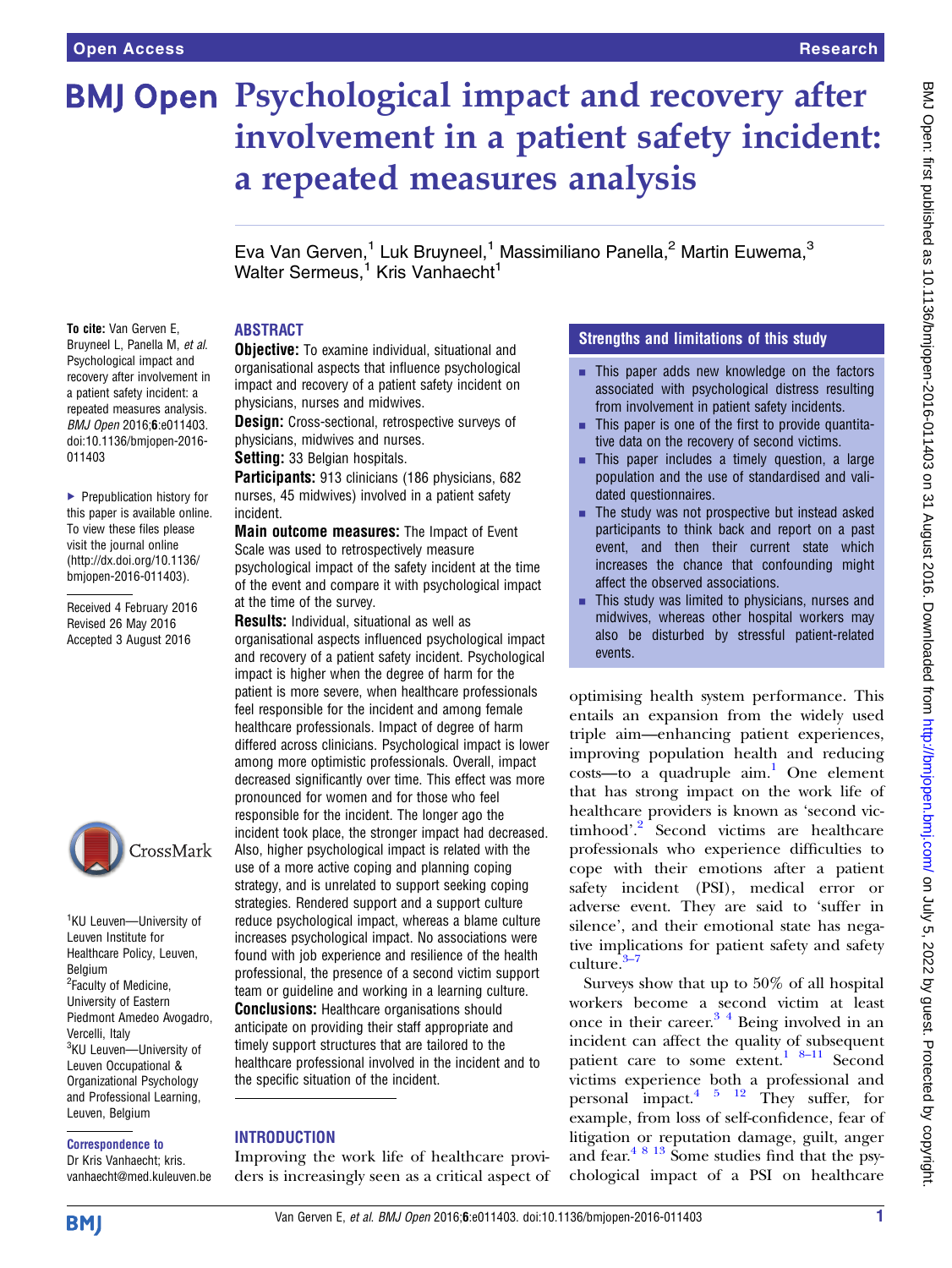professionals depends on the degree of harm for the patient, $14 \t15$  while other research shows that second victims experience similar reactions, no matter what happened. $\frac{9}{16}$  Extant research shows that a number of other situational, individual and organisational factors may influence the impact of an incident.<sup>[9](#page-8-0)</sup> An important situational factor next to patient harm is the healthcare professional's sense of responsibility for the particular incident. Individual factors include gender, profession, experience, personal resources and coping strategies. The presence of a support team, protocol or guideline, organisational culture and forms of rendered support are the examples of organisational factors. Edrees and Federico $3$  recently expressed the need for research that investigates the relation with organisational culture.

It is of healthcare institutions' best interest to reduce the negative consequences of PSIs on healthcare professionals. Although many fail to do so effectively,  $7^{7}$  17 18 there are some organisations that have set a second victim support programme in place. $3^{3}$  19–22 Currently, the mechanisms of such support programmes are however largely activated only when healthcare professionals already express second victim symptoms after having been involved in an incident. A missing element in managerial practice is to understand and anticipate on factors that are likely to influence the psychological impact and recovery from a PSI. Tailored and timely support would potentially buffer the likelihood of health professionals becoming second victims or guide the recovery process.

The aim of this study is to describe physicians', nurses' and midwives' psychological impact and recovery from a PSI and to examine which specific factors are likely to influence impact and recovery. Findings are for a multicenter study of physicians', nurses' and midwives' reports on the psychological impact of a PSI at the time of the incident and at the time of the survey. First, we determine which situational and individual aspects influence the psychological impact and the recovery process after involvement in a PSI. Second, we examine which organisational aspects, as perceived by healthcare professionals, reduce the psychological impact and stimulate the recovery process.

#### **METHODS**

#### Hospital and healthcare professional samples

An online survey of 24 118 physicians, nurses and midwives in 33 Belgian hospitals was undertaken between May and December 2014. Hospitals were selected in two phases. First, we randomly selected 30 hospitals from a sample of all Flemish (Dutch-speaking) hospitals (N=156), proportionally stratified by hospital type (acute, psychiatric and rehabilitation hospitals) and size  $(**600**$  beds is small,  $>600$  beds is large). We sampled from each strata at the same rate. $^{23}$  A total of 26 hospitals agreed to participate in the study (87% response rate). In addition, seven hospitals that were not selected at random participated on a voluntary basis. An

invitation email containing an embedded link to the survey was sent to all physicians (N=4696), nurses (N=18 441) and midwives (N=981) in these hospitals, for a total of 24 118 invitees. Follow-up emails were sent after 2 and 4 weeks. Participation was voluntary and informed consent was assumed if the survey was completed. Ethical approval was obtained from the Ethics Committee of KU Leuven (ML10363).

Data included surveys of 1755 healthcare professionals (7% response rate) of which 378 were physicians (8% response rate), 1294 were nurses (7% response rate) and 83 were midwives (8% response rate). The overall response rate varied from 1% to 35% at the hospital level. Response rates did not significantly differ between hospitals that were randomly selected or participated voluntarily. Out of 1755 respondents, 913 were still employed in the hospital where they had experienced their most memorable incident (important for associations with organisational culture) and fully completed the main instrument to measure psychological impact. [Table 1](#page-2-0) displays participants' demographic data and experiences with PSIs witnessed on the ward on the one hand and personally involved in on the other hand, within their entire career and within the past 12 months. Respondents elaborated on their most memorable incident and described what happened. Classification of PSIs was based on The Conceptual Framework for the International Classification for Patient Safety (2009).<sup>24</sup> Incident type 'medication and intravenous fluids' was most common (35.5%), followed by incidents within the clinical process or procedure (34.4%) and patient or staff behaviour (12%). See [table 2](#page-3-0) for more details.

#### Key measures

The survey included a number of demographic variables and an assessment of experiences with PSIs. A PSI is defined as 'an event or circumstance that could have resulted, or did result, in unnecessary harm to a patient<sup>[24](#page-8-0)</sup> Respondents were asked to answer 'yes' or 'no' to the question whether they had witnessed a PSI on the ward or had personally been involved in one, and this during two time frames—their entire career and the past 12 months. If a respondent indicated to have been involved in an incident, personally or on the ward, he or she was asked to describe the most memorable event.

Detailed information regarding this most memorable incident was captured using internationally validated scales and customised scales developed by the research team for the purpose of this study.

#### Psychological impact

The 15-item Impact of Event Scale  $(IES)^{25\;26}$  was used to measure the psychological impact of the PSI. The IES is one of the most widely used self-report instruments designed to assess post-traumatic stress reactions.<sup>[27](#page-8-0)</sup> The IES is useful in following the trajectory of a person responding to a specific traumatic life event over a long period of time, since it can easily be used repetitively.<sup>[26](#page-8-0)</sup> We therefore used the IES to capture the impact of the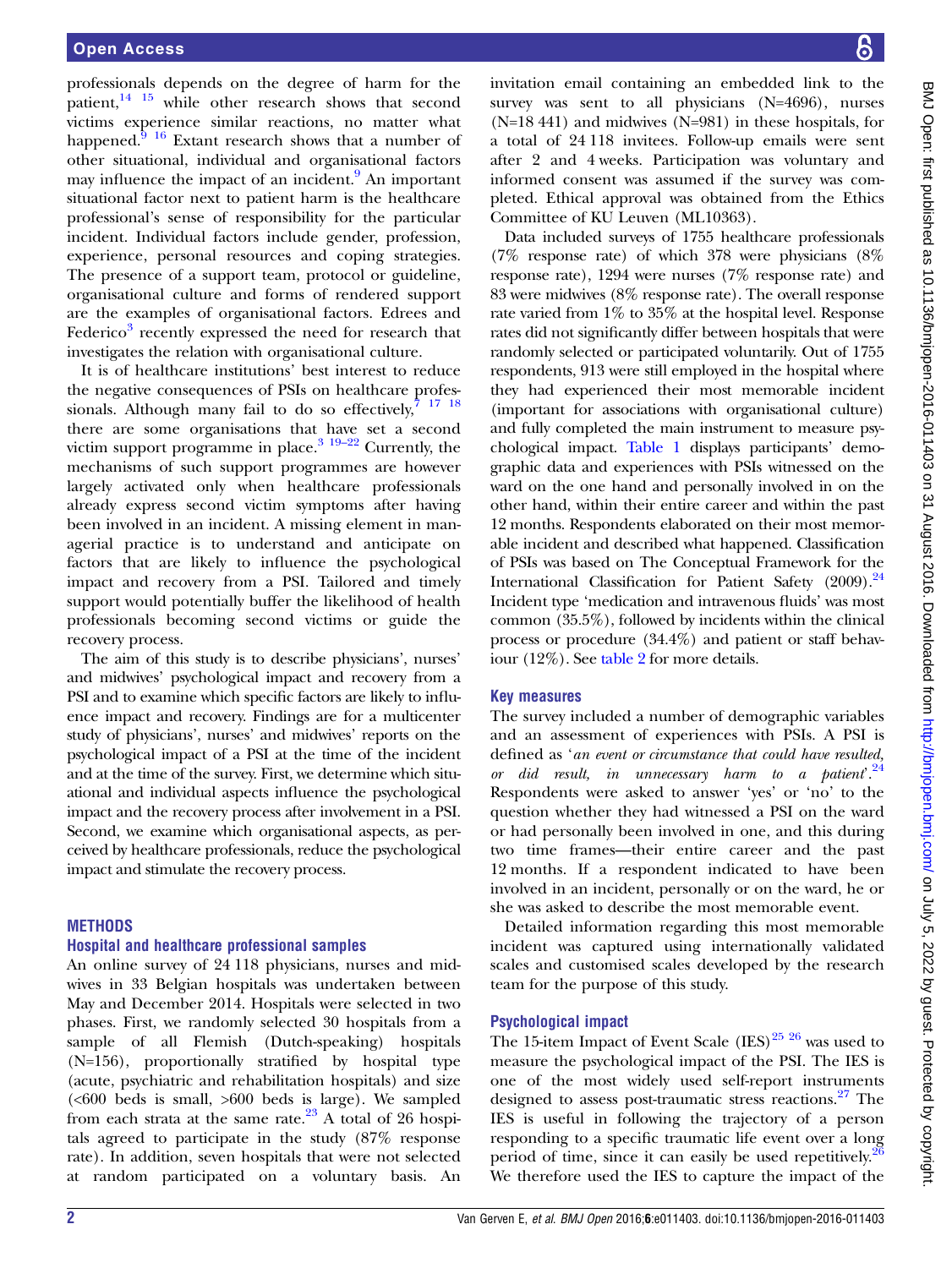<span id="page-2-0"></span>

| $I$ anic I          | <b>Total</b> | the ward                | Definographiic uata anu experiences with patient safety incluents<br>Witnessed a patient safety incident on |              |                 | incident       | Personally involved in a patient safety |           |                 |
|---------------------|--------------|-------------------------|-------------------------------------------------------------------------------------------------------------|--------------|-----------------|----------------|-----------------------------------------|-----------|-----------------|
|                     |              | career                  | <b>Within entire</b>                                                                                        | 12 months    | Within the past | career         | <b>Within entire</b>                    | 12 months | Within the past |
|                     | $\mathsf{n}$ | $\overline{\mathsf{n}}$ | Per cent                                                                                                    | $\mathsf{n}$ | Per cent        | $\mathsf{n}$   | Per cent                                | n         | Per cent        |
| <b>Total</b>        | 913          | 913                     | 100                                                                                                         | 697          | 76.3            | 762            | 83.5                                    | 348       | 38.1            |
| Type of hospital    |              |                         |                                                                                                             |              |                 |                |                                         |           |                 |
| Acute               | 772          | 770                     | 84.3                                                                                                        | 581          | 63.6            | 643            | 70.4                                    | 287       | 31.4            |
| Psychiatric         | 113          | 113                     | 12.4                                                                                                        | 96           | 10.5            | 105            | 11.5                                    | 55        | 6.0             |
| Rehabilitation      | 28           | 27                      | 3.0                                                                                                         | 20           | 2.2             | 14             | 1.5                                     | 6         | 0.7             |
| Age                 |              |                         |                                                                                                             |              |                 |                |                                         |           |                 |
| <25 years           | 40           | 40                      | 4.4                                                                                                         | 36           | 3.9             | 28             | 3.1                                     | 21        | 2.3             |
| 25-34 years         | 186          | 186                     | 20.4                                                                                                        | 161          | 17.6            | 159            | 17.4                                    | 83        | 9.1             |
| 35-44 years         | 247          | 247                     | 27.1                                                                                                        | 194          | 21.2            | 211            | 23.1                                    | 10        | 1.1             |
| 45-54 years         | 304          | 303                     | 33.2                                                                                                        | 215          | 23.5            | 245            | 26.8                                    | 98        | 10.7            |
| >54 years           | 136          | 134                     | 14.7                                                                                                        | 91           | 10.0            | 119            | 13.0                                    | 45        | 4.9             |
| Gender              |              |                         |                                                                                                             |              |                 |                |                                         |           |                 |
| Male                | 253          | 253                     | 27.7                                                                                                        | 194          | 21.2            | 217            | 23.8                                    | 100       | 11.0            |
| Female              | 660          | 657                     | 72.0                                                                                                        | 503          | 55.1            | 545            | 59.7                                    | 248       | 27.2            |
| Profession          |              |                         |                                                                                                             |              |                 |                |                                         |           |                 |
| Physician           | 186          | 186                     | 20.4                                                                                                        | 127          | 13.9            | 165            | 18.1                                    | 78        | 8.5             |
| <b>Nurse</b>        | 682          | 679                     | 74.4                                                                                                        | 531          | 58.1            | 561            | 61.4                                    | 252       | 27.6            |
| Midwife             | 45           | 45                      | 4.9                                                                                                         | 39           | 4.3             | 36             | 3.9                                     | 18        | 2.0             |
| Experience          |              |                         |                                                                                                             |              |                 |                |                                         |           |                 |
| <6 months           | 3            | 3                       | 0.3                                                                                                         | $\mathbf{1}$ | 0.1             | $\overline{c}$ | 0.2                                     | 1         | 0.1             |
| 6 months-1 year     | 15           | 15                      | 1.6                                                                                                         | 15           | 1.6             | 9              | 1.0                                     | 10        | 1.1             |
| $1-3$ years         | 43           | 43                      | 4.7                                                                                                         | 38           | 4.2             | 28             | 3.1                                     | 19        | 2.1             |
| 3-5 years           | 71           | 71                      | 7.8                                                                                                         | 67           | 7.3             | 61             | 6.7                                     | 36        | 3.9             |
| $5-10$ years        | 101          | 101                     | 11.1                                                                                                        | 82           | 9.0             | 88             | 9.6                                     | 46        | 5.0             |
| $10-15$ years       | 137          | 137                     | 15.0                                                                                                        | 108          | 11.8            | 122            | 13.4                                    | 49        | 5.4             |
| 15-20 years         | 116          | 116                     | 12.7                                                                                                        | 93           | 10.2            | 97             | 10.6                                    | 46        | 5.0             |
| >20 years           | 389          | 386                     | 42.3                                                                                                        | 263          | 28.8            | 323            | 35.4                                    | 126       | 13.8            |
| In training         |              |                         |                                                                                                             |              |                 |                |                                         |           |                 |
| <b>No</b>           | 875          | 872                     | 95.5                                                                                                        | 667          | 73.1            | 730            | 80.0                                    | 333       | 36.5            |
| Yes                 | 38           | 38                      | 4.2                                                                                                         | 30           | 3.3             | 32             | 3.5                                     | 15        | 1.6             |
| Management position |              |                         |                                                                                                             |              |                 |                |                                         |           |                 |
| <b>No</b>           | 571          | 568                     | 64.9                                                                                                        | 435          | 51.8            | 471            | 53.8                                    | 213       | 24.3            |
| Yes                 | 304          | 304                     | 34.7                                                                                                        | 232          | 26.5            | 259            | 29.6                                    | 120       | 13.7            |

Table 1 Demographic data and experiences with patient safety incidents

most memorable adverse event at two points in time: a retrospective measure of impact at the time of the incident and a measure of impact at the time of the survey. Example items include, 'I thought about it when I didn't mean to' and 'I tried not to talk about it'. IES response categories are 'not at all', 'rarely', 'sometimes' and 'often', and are coded as 0, 1, 3 and 5, respectively. From an overall sum score between 0 and 75, several cut-off points on this continuum have been suggested in the literature to distinguish potential post-traumatic stress dis-order (PTSD) cases from non-cases.<sup>[28](#page-8-0)</sup> An overall IES score of ≥19 is considered the most appropriate screener for the prediction of  $PTSD;^{27}$  $PTSD;^{27}$  $PTSD;^{27}$  <sup>29</sup> <sup>30</sup> however, in this study we apply the IES score as a continuous variable.

## Situational factors

Respondents were asked to answer 'yes' or 'no' to the question whether they felt personally responsible for the

(most memorable) PSI and whether this happened in the hospital where they are currently working. To indicate the time since the event, options were given from 'less than 3 months ago' to 'more than 20 years ago'. Degree of harm indicates the patient outcome due to the PSI. Response categories were 'none' (thus a no harm incident or near miss), 'mild', 'moderate', 'severe' or 'death of the patient'.

## Individual factors

Demographic variables included gender, profession and professional experience. To indicate professional experience, response options were from 'less than 6 months' to 'more than 20 years'.

To measure coping skills after being involved in an adverse event, the Brief Committee on Publication Ethics (COPE)  $31$  was used. The Brief COPE is a shortened form of the COPE inventory $32$  and consists of 16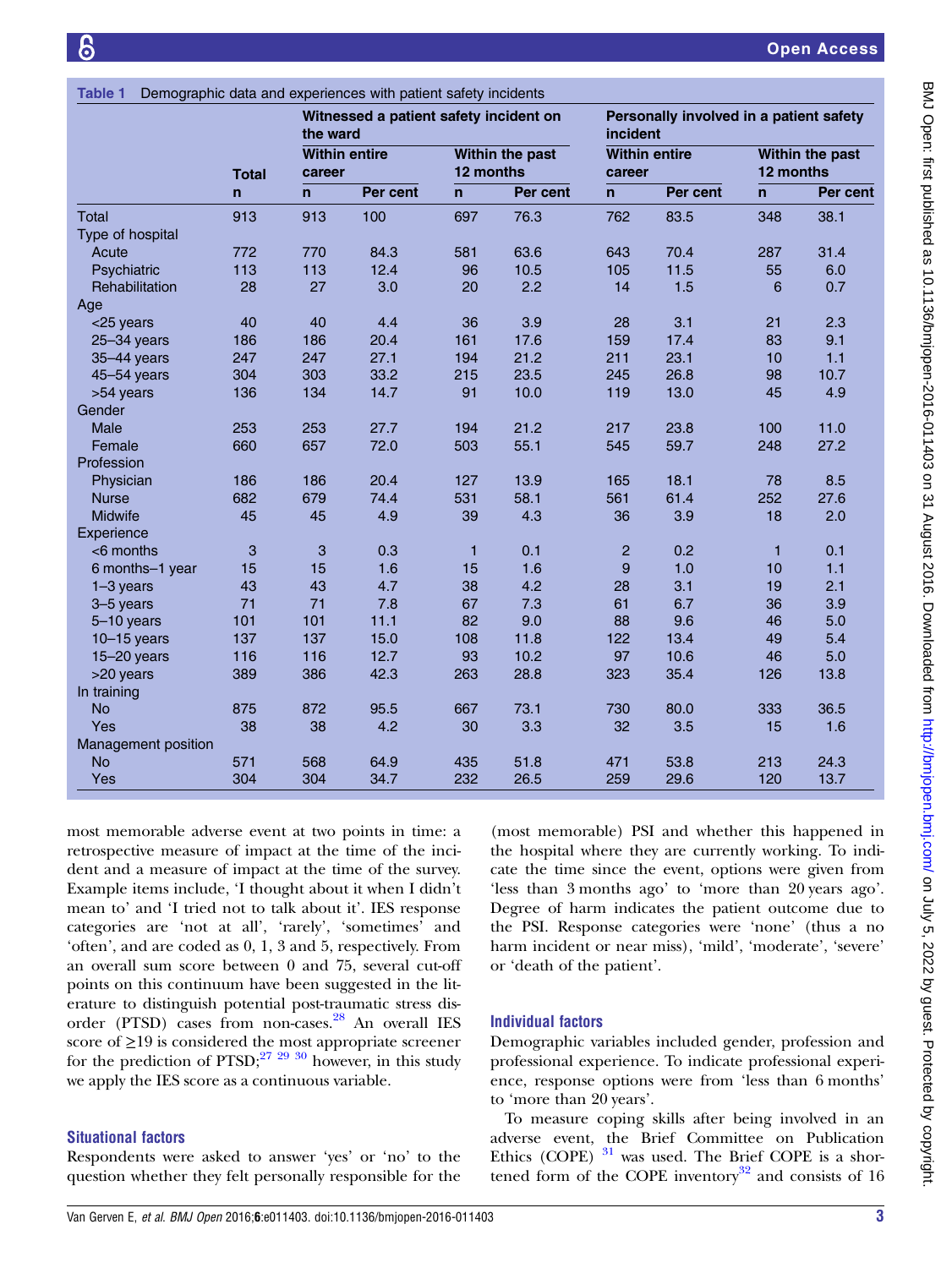<span id="page-3-0"></span>

| <b>Table 2</b> Type of most memorable patient safety incident |
|---------------------------------------------------------------|
| experienced by participants                                   |

| Type of patient safety incident     | n   | Per cent |
|-------------------------------------|-----|----------|
| Medication/intravenous fluids       | 324 | 35.5     |
| Clinical process/procedure          | 314 | 34.4     |
| Staff/patient behaviour             | 110 | 12       |
| Patient accidents eg, falls         | 70  | 7.7      |
| Blood/blood products                | 32  | 3.5      |
| Clinical administration             | 17  | 1.9      |
| Medical device/equipment            | 10  | 1.1      |
| <b>Nutrition</b>                    | 9   | 1        |
| Oxygen/gas/vapour                   |     | 0.8      |
| Infrastructure/building/fixtures    | 4   | 0.4      |
| Resources/organisational management | 3   | 0.3      |
| Documentation                       | 2   | 0.2      |
| Unclear                             | 11  | 1.2      |

items that measure different behaviours and cognitive activities one might engage in coping with stress. An example item is 'I take action to try to make the situation better'. In the current study, respondents were asked to rate each item on a 5-point scale anchored between (almost) never and (almost) always, to indicate the degree to which they typically used each strategy to deal with stress after an adverse event.

Personal resources such as self-efficacy, resilience and optimism were assessed by eight items. These items are work adjusted and shortened from the Life Orientation Test  $(LOT)$ .<sup>[33](#page-9-0)</sup> Sample items are 'I can always manage to solve difficult problems at work if I try hard enough' and 'With respect to my work, I always look on the bright side'. The participants answered using a five-point Likert scale (1: 'strongly disagree' to 5: 'strongly agree').

## Organisational factors

A hospital-level measure of availability of a peer support team or support protocol was surveyed by a yes or no question from the hospital contact persons.<sup>[17](#page-8-0)</sup>

To measure the support received in the aftermath of the PSI, we included items from prior qualitative studies by our research team (own unpublished work). Participants were asked to score the following items: 'I received information on what happened and how this could happen', 'I received information on what to do next and what would happen next (for me, for the patient, for the hospital)' and 'I received extra guidance at the workplace'. Respondents were asked to score these items on a 4-point scale: 'not applicable', 'no', 'partially', 'yes'.<sup>[24](#page-8-0)</sup>

Organisational culture was surveyed by eight items of the Hospital Survey on Patient Safety Culture,  $34\frac{35}{10}$  which examines patient safety culture from a hospital staff perspective. Respondents were asked to rate each item on a 5-point scale (1: 'strongly disagree' to 5: 'strongly agree'). An example item is 'Staff feels like their mistakes are held against them'.

# Analysis

We first evaluated measurement invariance<sup>[36](#page-9-0)</sup> of the IES factor solution across participant's retrospective responses on psychological impact at the time of the incident and at the time of the survey. We applied progressively more stringent constraints in multiple group confirmatory factor analysis $36 \frac{37}{10}$  using Mplus 7.1. A onedimensional solution including all 15 IES items showed evidence of configural (invariant factor loading pattern), metric (invariant factor loadings) and scalar invariance (invariant factor intercepts) of the factor solution, which means that IES scores can be compared across time points.[38](#page-9-0)

Second, we used SAS software version 9.4 to fit a series of multilevel models for IES repeated measures on healthcare workers nested in hospitals.<sup>[39](#page-9-0)</sup> A first model included only time as an explanatory variable to examine recovery in psychological impact. Second, the effect of situational, individual and organisational aspects on overall psychological impact and recovery was examined for each aspect separately. Only aspects showing statistical significance on psychological impact and/or recovery were retained for further analysis. Third, we examined which situational and individual aspects jointly influence overall psychological impact and recovery. Fourth, we explored which organisational aspects, as perceived by healthcare professionals, are jointly associated with overall psychological impact and recovery, while controlling for statistically significant situational and individual aspects.

# RESULTS

# Psychological impact and recovery after a PSI

The overall mean IES score for all participants was 17.72 at the time of the incident and 8.99 at the time of the survey. There was a significant decrease in IES scores between the retrospectively measured score and the score at the time of the survey.

# Situational factors, individual factors and psychological impact

The significant decrease in IES scores remained after adjusting for all other fixed effects of situational and individual factors in the model (β= $-15.07$ , p<0.0001).

[Table 3](#page-4-0) shows that PSIs resulting in moderate harm (β=6.75, p=0.0001), severe harm (β=10.69, p<0.0001) or death (β=9.78, p<0.0001) are systematically associated with higher psychological impact on the health professional compared with incidents that do not result in harm for the patient. On the other hand, with increasing harm (moderate:  $β=-5.94$ ,  $p<0.0001$ ; severe: β=−4.95, p=0.0059; death: β=−6.30, p<0.0001), the decrease in IES score also tends to be stronger. Descriptive findings suggested further exploration across professional groups. As such, we tested for differences across nurses and physicians for each combination of levels of time and degree of harm. Midwives could not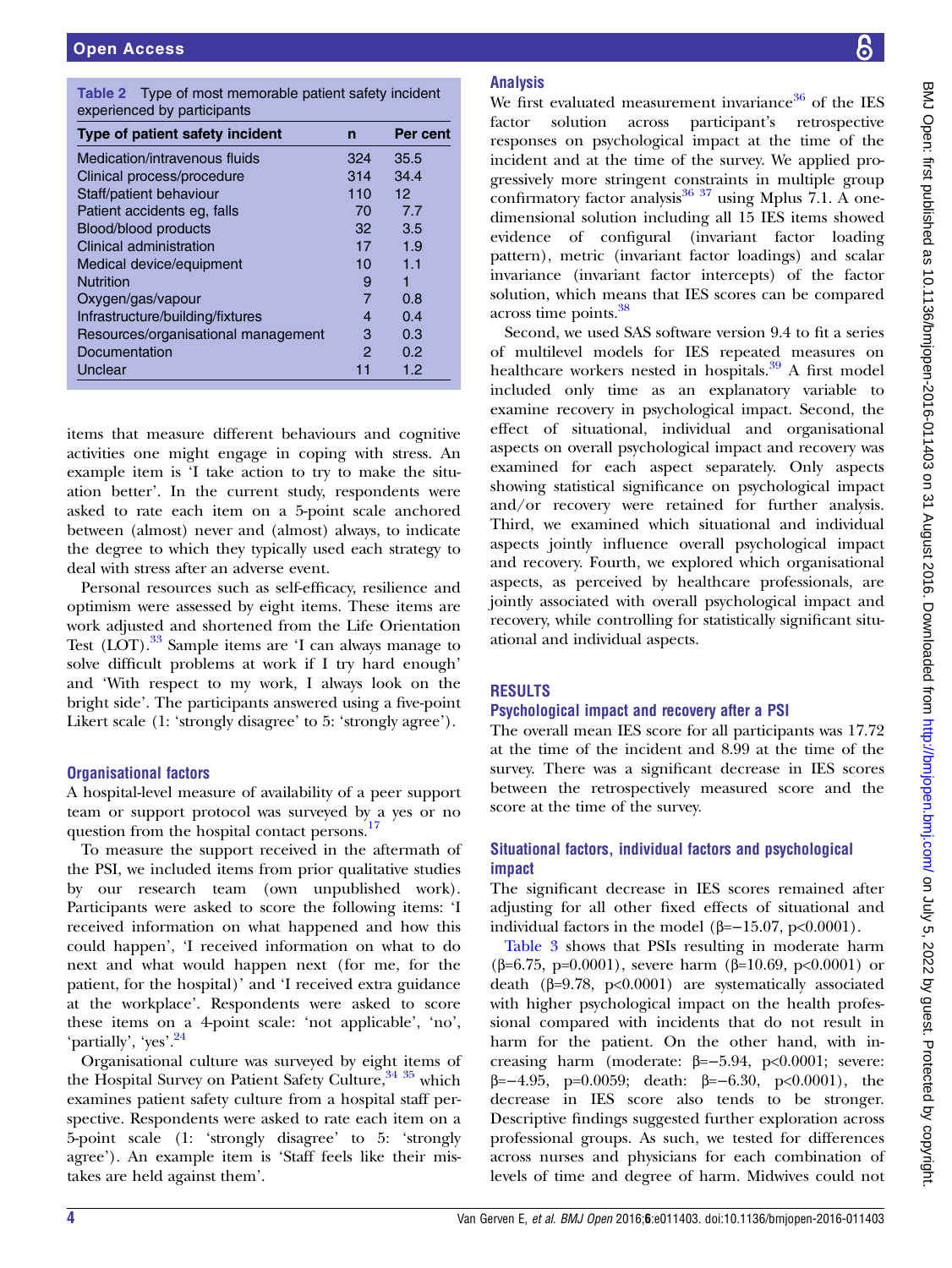<span id="page-4-0"></span>Table 3 Individual and situational characteristics and Impact of Event Scale score: descriptive findings and findings from repeated measures analyses

|                                                                  |              | <b>IES</b> score |            |             | characteristics jointly         |          | Multiple model for individual and situational |           |
|------------------------------------------------------------------|--------------|------------------|------------|-------------|---------------------------------|----------|-----------------------------------------------|-----------|
|                                                                  |              | <b>Then</b>      | <b>Now</b> | <b>Mean</b> | <b>Main effect</b>              |          | X time                                        |           |
|                                                                  | $\mathsf{n}$ |                  |            |             | <b>Estimate (SE)</b>            | p Value  | <b>Estimate (SE)</b>                          | p Value   |
| Intercept                                                        |              |                  |            |             | 20.06 (5.12)                    | 0.0005   |                                               |           |
| <b>Time</b>                                                      |              | 17.72            | 8.99       | 13.36       | $-15.07(3.54)$                  | < 0.0001 |                                               |           |
| Situational characteristics                                      |              |                  |            |             |                                 |          |                                               |           |
| Level of harm for patient                                        |              |                  |            |             |                                 |          |                                               |           |
| None                                                             | 182          | 13.55            | 8.46       | 11.01       | $\mathbf 0$                     |          | $\pmb{0}$                                     |           |
| <b>Mild</b>                                                      | 216          | 15.01            | 7.43       | 11.22       | 1.57(1.75)                      | 0.3671   | $-2.45(1.34)$                                 | 0.0682    |
| Moderate                                                         | 208          | 19.11            | 8.55       | 13.83       | 6.75(1.77)                      | 0.0001   | $-5.94(1.36)$                                 | < 0.0001  |
| Severe                                                           | 81           | 22.27            | 12.23      | 17.25       | 10.69 (2.33)                    | < 0.0001 | $-4.95(1.79)$                                 | 0.0059    |
| Death                                                            | 226          | 20.74            | 10.14      | 15.44       | 9.78(1.79)                      | < 0.0001 | $-6.30(1.37)$                                 | < 0.0001  |
| Time of incident                                                 |              |                  |            |             |                                 |          |                                               |           |
| <3 months ago                                                    | 78           | 12.91            | 11.26      | 12.08       | $-4.87(3.08)$                   | 0.1134   | 9.88(2.36)                                    | < 0.0001  |
| 3-6 months ago                                                   | 62           | 11.98            | 8.68       | 10.33       | $-1.76(2.99)$                   | 0.0369   | 9.35(2.49)                                    | 0.0002    |
| 6 months-1 year ago                                              | 83           | 16.36            | 10.98      | 13.67       | $-2.22(3.00)$                   | 0.4603   | 6.60(2.31)                                    | 0.0043    |
| 1-3 years ago                                                    | 204          | 17.11            | 9.05       | 13.08       | $-3.71(2.60)$                   | 0.1547   | 5.15(2.00)                                    | 0.0101    |
| 3-5 years ago                                                    | 110          | 17.62            | 7.77       | 12.70       | $-4.88(2.84)$                   | 0.0860   | 4.41 (2.19)                                   | 0.0440    |
| 5-10 years ago                                                   | 140          | 20.39            | 9.11       | 14.75       | $-1.03(2.71)$                   | 0.7036   | 2.56(2.08)                                    | 0.2186    |
| 10-15 years ago                                                  | 106          | 20.61            | 8.08       | 14.34       | $-1.07(2.78)$                   | 0.6995   | 0.85(2.14)                                    | 0.6899    |
| 15-20 years ago                                                  | 70           | 20.44            | 8.16       | 14.30       | $-0.85(3.02)$                   | 0.7779   | 1.10(2.32)                                    | 0.6358    |
| >20 years ago                                                    | 59           | 19.59            | 7.56       | 13.58       | 0                               |          | 0                                             |           |
| Sense of responsibility                                          |              |                  |            |             |                                 |          |                                               |           |
| <b>No</b>                                                        | 464          | 13.92            | 7.64       | 10.78       | 0                               |          | 0                                             |           |
| Yes                                                              | 449          | 21.63            | 10.38      | 16.01       | 7.43(1.18)                      | < 0.0001 | $-4.44(0.91)$                                 | < 0.0001  |
| Individual characteristics<br>Personal characteristics<br>Gender |              |                  |            |             |                                 |          |                                               |           |
| <b>Male</b>                                                      | 253          | 15.34            | 7.87       | 11.60       | $-5.61(1.35)$                   | < 0.0001 | 3.93(1.03)                                    | 0.0001    |
| Female                                                           | 660          | 18.63            | 9.41       | 14.02       | 0                               |          | 0                                             |           |
| Profession                                                       |              |                  |            |             |                                 |          |                                               |           |
| Physician                                                        | 186          | 20.17            | 9.17       | 14.67       | $-0.38(2.90)$                   | 0.8951   | $-0.71(2.22)$                                 | 0.7491    |
| <b>Nurse</b>                                                     | 682          | 16.85            | 8.82       | 12.84       | $-2.79(2.65)$                   | 0.2928   | 2.15(2.03)                                    | 0.2898    |
| Midwife                                                          | 45           | 20.64            | 10.76      | 15.70       | 0                               |          | 0                                             |           |
| Experience                                                       |              |                  |            |             |                                 |          |                                               |           |
| <6 months                                                        | 3            | 28.33            | 23.00      | 25.67       | –*                              |          |                                               |           |
| 6 months-1 year                                                  | 15           | 10.13            | 4.80       | 7.47        |                                 |          |                                               |           |
| $1-3$ years                                                      | 43           | 11.21            | 5.74       | 8.48        |                                 |          |                                               |           |
| 3-5 years                                                        | 71           | 15.96            | 8.75       | 12.35       |                                 |          |                                               |           |
| 5-10 years                                                       | 101          | 18.35            | 8.42       | 13.38       |                                 |          |                                               |           |
| $10-15$ years                                                    | 137          | 18.29            | 8.89       | 13.59       |                                 |          |                                               |           |
| $15-20$ years                                                    | 116          | 17.80            | 9.36       | 13.58       |                                 |          |                                               |           |
| >20 years                                                        | 389          | 18.96            | 9.63       | 14.30       |                                 |          |                                               |           |
| Personal resources<br>Self-efficacy                              |              |                  |            |             |                                 |          |                                               |           |
| Low                                                              | 39           | 23.33            | 9.44       | 16.38       | 0                               |          | 0                                             |           |
| Average                                                          | 604          | 18.80            | 9.46       | 14.13       | $-2.70(2.64)$                   | 0.3070   | 3.67(2.03)                                    | 0.0705    |
| High                                                             | 114          | 16.21            | 8.65       | 12.43       | $-4.51(3.09)$                   | 0.1459   | 5.47(2.38)                                    | 0.0215    |
| Resilience                                                       |              |                  |            |             |                                 |          |                                               |           |
| Low                                                              | 24           | 19.88            | 9.79       | 14.83       | $\overline{\phantom{a}}^{\ast}$ |          |                                               |           |
| Average                                                          | 500          | 19.37            | 10.10      | 14.74       |                                 |          |                                               |           |
| High                                                             | 233          | 16.97            | 7.64       | 12.30       |                                 |          |                                               |           |
| Optimism                                                         |              |                  |            |             |                                 |          |                                               |           |
| Low                                                              | 95           | 26.37            | 13.42      | 19.89       | 0                               |          | 0                                             |           |
| Average                                                          | 523          | 17.80            | 9.10       | 13.45       | $-6.52(1.80)$                   | 0.0003   | 2.76(1.38)                                    | 0.0467    |
| High                                                             | 139          | 16.55            | 7.42       | 11.99       | $-7.13(2.26)$                   | 0.0016   | 1.48(1.74)                                    | 0.0571    |
|                                                                  |              |                  |            |             |                                 |          |                                               | Continued |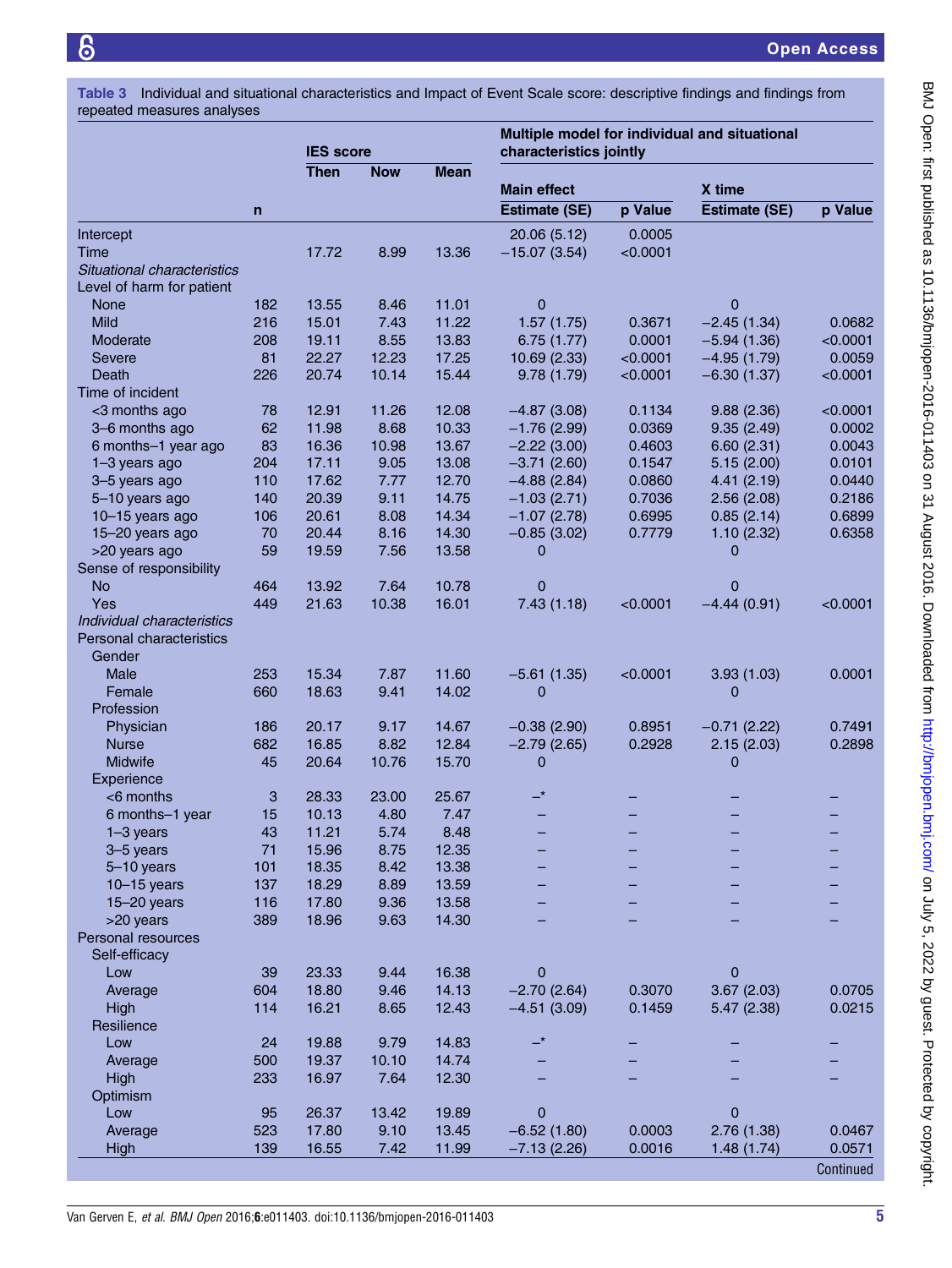Table 3 Continued

|                                                                                                                                                                                                                                                                                            |              | <b>IES</b> score |            |             | characteristics jointly |          | Multiple model for individual and situational                                                                                                                                                                              |         |
|--------------------------------------------------------------------------------------------------------------------------------------------------------------------------------------------------------------------------------------------------------------------------------------------|--------------|------------------|------------|-------------|-------------------------|----------|----------------------------------------------------------------------------------------------------------------------------------------------------------------------------------------------------------------------------|---------|
|                                                                                                                                                                                                                                                                                            |              | <b>Then</b>      | <b>Now</b> | <b>Mean</b> | <b>Main effect</b>      |          | X time                                                                                                                                                                                                                     |         |
|                                                                                                                                                                                                                                                                                            | $\mathsf{n}$ |                  |            |             | <b>Estimate (SE)</b>    | p Value  | <b>Estimate (SE)</b>                                                                                                                                                                                                       | p Value |
| Coping strategies                                                                                                                                                                                                                                                                          |              |                  |            |             |                         |          |                                                                                                                                                                                                                            |         |
| Support seeking                                                                                                                                                                                                                                                                            |              |                  |            |             |                         |          |                                                                                                                                                                                                                            |         |
| Low <sub>t</sub>                                                                                                                                                                                                                                                                           | 473          | 17.61            | 9.37       | 13.49       |                         |          |                                                                                                                                                                                                                            |         |
| <b>High</b>                                                                                                                                                                                                                                                                                | 440          | 17.83            | 8.58       | 13.20       |                         |          |                                                                                                                                                                                                                            |         |
| Active coping and planning                                                                                                                                                                                                                                                                 |              |                  |            |             |                         |          |                                                                                                                                                                                                                            |         |
| Lowt                                                                                                                                                                                                                                                                                       | 518          | 15.09            | 7.69       | 11.39       | 0                       |          | 0                                                                                                                                                                                                                          |         |
| <b>High</b>                                                                                                                                                                                                                                                                                | 395          | 21.15            | 10.69      | 15.92       | 4.62(1.15)              | < 0.0001 | $-1.68(0.88)$                                                                                                                                                                                                              | 0.0571  |
| *Experience, resilience and support seeking coping strategies were not statistical significant on psychological impact and/or recovery and<br>therefore not included in the multiple model.<br>$\dagger$ Low is score $\leq$ median; high is score >median.<br>IES, Impact of Event Scale. |              |                  |            |             |                         |          |                                                                                                                                                                                                                            |         |
| be included in this specific analysis because of the low<br>number of participants. Overall, when patients had died<br>after the occurrence of a PSI, nurses' remaining psycho-<br>logical impact at the time of the survey was significantly                                              |              |                  |            |             |                         |          | in table 4 indicate that these do not influence psych<br>logical impact or recovery, which was confirmed<br>regression analysis. The rendered support and organis<br>tional culture do however have an effect on the psych |         |

after the occurrenc logical impact at the higher than that of physicians (F value=4.91, p=0.0268). Physicians retrospectively measured scores were higher than those of nurses when patients experienced moderate harm after the occurrence of a PSI (F=7.08, p=0.0079). For all other combinations of levels of time and consequence of the event, there was no significant difference among these professional groups.

Generally speaking, the longer ago the incident took place, the stronger the IES score had decreased between the retrospectively measured score and the score at the time of the survey. Feeling personally responsible for the incident is associated with a higher overall IES score ( $\beta$ =7.43, p<0.0001), but the psychological impact among those who indicated a sense of responsibility has decreased significantly more (β=−4.44, p<0.0001), indicating a stronger recovery process. Female healthcare professionals experience a significantly higher impact after a PSI than males (β=5.61,  $p<0.0001$ ), but again the recovery is stronger (β=−3.93, p=0.0001). The use of personal resources, such as optimism (average:  $\beta = -6.52$ , p=0.0003; high: β=−7.13, p=0.0016), has a significantly negative association with psychological impact. Highly self-efficient respondents experience a slower recovery (β=5.47, p=0.0215). There was no association between the resilience of the health professional and the psychological impact nor recovery from a PSI. Respondents who use active coping and planning strategies tend to experience a significantly higher psychological impact  $(\beta=4.62, p<0.0001)$ .

# Organisational strategies to reduce the psychological impact and stimulate the recovery process

In total, 11 hospitals reported having a support team for second victims in place and 14 hospitals reported having a support protocol at their disposal. Descriptive results

do not influence psychowhich was confirmed in red support and organisathe an effect on the psychological impact of the incident. Respondents scoring the organisational culture above median as one of support and respect, experience a lower psychological impact (β=−3.98, p=0.0012). Respondents scoring the organisational culture above median as one characterised by blame, experience a higher psychological impact (β=3.39, p=0.0036). Support under the form of information concerning what happened ( $\beta$ =−6.16, p=0.0027), information concerning what to do after the incident (β=−4.77, p=0.0072) and extra guidance at the workplace ( $\beta$ =4.61, p=0.0387) are all associated with significantly lower IES scores only when it was fully received, not when it was only partially received. No significant associations were found between these organisational strategies and recovery.

# **DISCUSSION**

In this multicentre study, we examined the impact of individual, situational and organisational aspects on psychological impact and recovery of a PSI on clinicians. Psychological impact significantly decreases between the time of the incident and the time of the survey. Situational characteristics that influence the impact are sense of responsibility and degree of harm. Severe harm leaves the biggest impact, more so than death of the patient. Individual characteristics also influence the impact. Women, users of an active coping and planning strategy and respondents who score low on optimism, experience a higher impact. The fact that women react more strongly is in line with other studies. $4^{14}$  16 [40 41](#page-9-0) Also in general psychology women tend to react stronger to stress situations. $26$  On the other hand, women show a better evolution between the retrospective measure of impact and impact at the time of the survey. No effect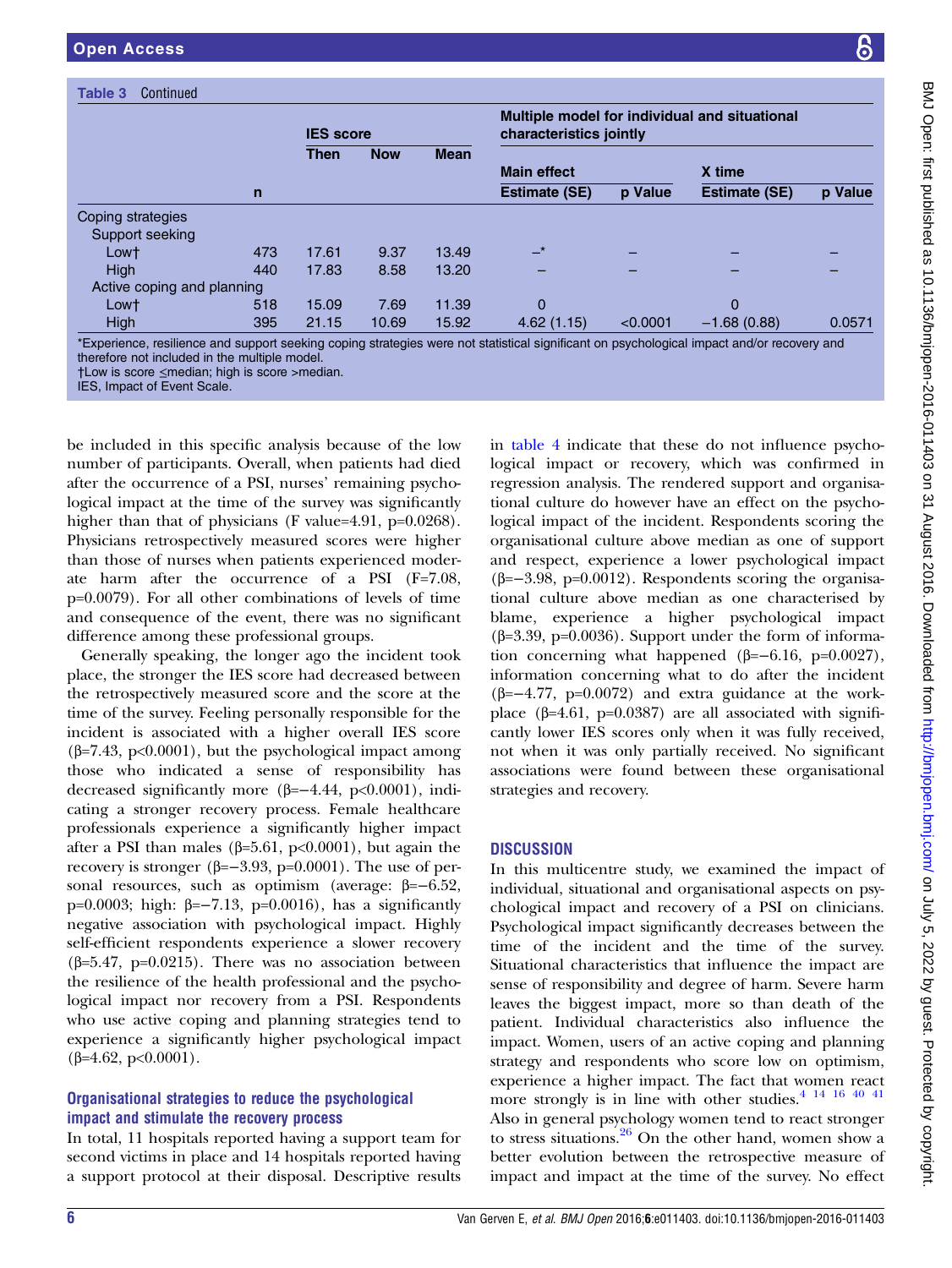|                                      |                           |             |            |             | Multiple model for organisational characteristics |         |                      |         |  |
|--------------------------------------|---------------------------|-------------|------------|-------------|---------------------------------------------------|---------|----------------------|---------|--|
|                                      | <b>IES</b> score          |             |            |             | <b>Main effect</b>                                |         | X time               |         |  |
|                                      | $\mathsf{n}$              | <b>Then</b> | <b>Now</b> | <b>Mean</b> | <b>Estimate (SE)</b>                              | p Value | <b>Estimate (SE)</b> | p Value |  |
| Support team/protocol                |                           |             |            |             |                                                   |         |                      |         |  |
| Support team available               |                           |             |            |             |                                                   |         |                      |         |  |
| <b>No</b>                            | 682                       | 17.51       | 8.89       | 13.20       | $-^*$                                             |         |                      |         |  |
| Yes                                  | $231 (=11$ org.)          | 18.33       | 9.26       | 13.80       |                                                   |         |                      |         |  |
| Protocol or guideline available      |                           |             |            |             |                                                   |         |                      |         |  |
| <b>No</b>                            | 619                       | 17.47       | 9.05       | 13.26       | $-^*$                                             |         |                      |         |  |
| Yes                                  | 294 $(=14 \text{ or } g)$ | 18.24       | 8.86       | 13.55       |                                                   |         |                      |         |  |
| Culture                              |                           |             |            |             |                                                   |         |                      |         |  |
| Culture of support and respect       |                           |             |            |             |                                                   |         |                      |         |  |
| Low <sub>t</sub>                     | 633                       | 18.66       | 9.86       | 14.26       | $\mathbf 0$                                       |         | $\mathbf{0}$         |         |  |
| High                                 | 280                       | 15.58       | 7.02       | 11.30       | $-3.98(1.23)$                                     | 0.0012  | 0.78(0.96)           | 0.4167  |  |
| Learning culture                     |                           |             |            |             |                                                   |         |                      |         |  |
| Low <sub>t</sub>                     | 675                       | 18.09       | 9.43       | 13.76       | $-^*$                                             |         |                      |         |  |
| High                                 | 238                       | 16.66       | 7.72       | 12.19       |                                                   |         |                      |         |  |
| <b>Blame culture</b>                 |                           |             |            |             |                                                   |         |                      |         |  |
| Low <sub>t</sub>                     | 580                       | 15.62       | 7.64       | 11.63       | 0                                                 |         | $\Omega$             |         |  |
| High                                 | 333                       | 21.37       | 11.34      | 16.35       | 3.39(1.16)                                        | 0.0036  | $-0.89(0.91)$        | 0.3257  |  |
| Support received                     |                           |             |            |             |                                                   |         |                      |         |  |
| Information concerning what happened |                           |             |            |             |                                                   |         |                      |         |  |
| Not applicable                       | 108                       | 8.87        | 5.94       | 7.41        |                                                   |         |                      |         |  |
| <b>No</b>                            | 74                        | 25.24       | 14.41      | 19.82       | $\overline{0}$                                    |         | $\Omega$             |         |  |
| Partly                               | 154                       | 24.73       | 11.90      | 18.32       | $-1.93(2.23)$                                     | 0.3876  | $-0.47(1.77)$        | 0.7890  |  |
| Yes                                  | 450                       | 17.74       | 8.48       | 13.11       | $-6.16(2.05)$                                     | 0.0027  | 1.65(1.62)           | 0.3088  |  |
| Information concerning what to do    |                           |             |            |             |                                                   |         |                      |         |  |
| Not applicable                       | 134                       | 10.51       | 5.72       | 8.12        |                                                   |         |                      |         |  |
| <b>No</b>                            | 117                       | 24.77       | 12.97      | 18.87       | $\overline{0}$                                    |         | $\overline{0}$       |         |  |
| Partly                               | 155                       | 22.67       | 11.03      | 16.85       | $-2.10(1.93)$                                     | 0.2778  | 0.33(1.53)           | 0.8296  |  |
| Yes                                  | 380                       | 17.88       | 8.84       | 13.36       | $-4.77(1.77)$                                     | 0.0072  | 2.42(1.40)           | 0.0841  |  |
| Extra guidance at the workplace      |                           |             |            |             |                                                   |         |                      |         |  |
| Not applicable                       | 418                       | 14.80       | 6.82       | 10.81       | -                                                 |         |                      |         |  |
| <b>No</b>                            | 194                       | 24.51       | 12.99      | 18.75       | $\overline{0}$                                    |         | $\Omega$             |         |  |
| Partly                               | 80                        | 25.28       | 13.20      | 19.24       | $-1.52(2.25)$                                     | 0.4977  | 0.28(1.79)           | 0.8761  |  |
| <b>Yes</b>                           | 93                        | 17.78       | 10.00      | 13.89       | $-4.61(2.22)$                                     | 0.0387  | 2.06(1.76)           | 0.2438  |  |

<span id="page-6-0"></span>

\*A support team, protocol or guideline and learning culture were not statistical significant on psychological impact and/or recovery and therefore not included in the multiple model. †Low is score ≤median; high is score >median.

IES, Impact of Event Scale; org, organisation.

 $\overline{\phantom{0}}$ 

 $\overline{\mathbf{O}}$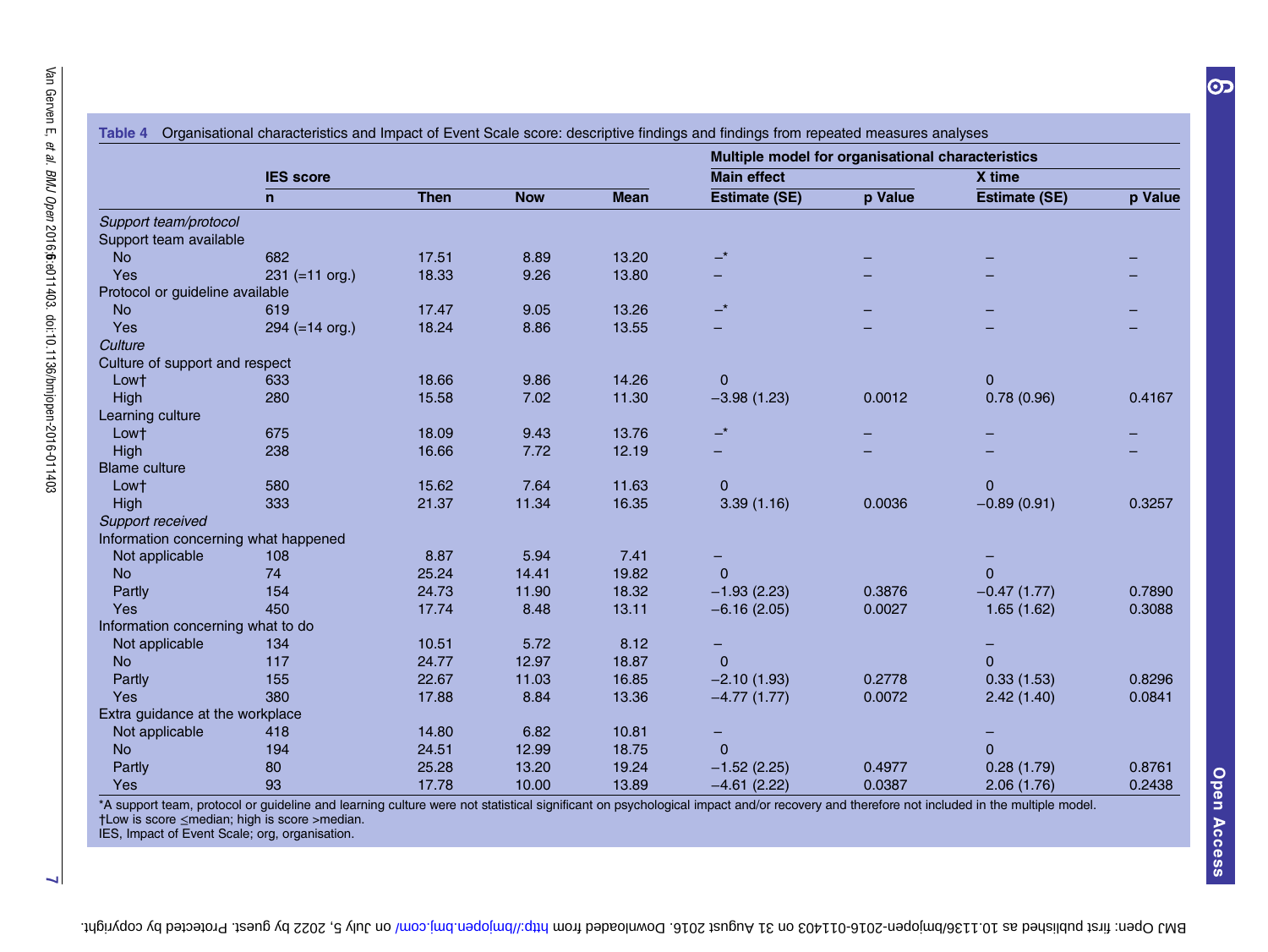was found for resilience of the health professional. Resilience is considered key to sustainability of the healthcare workforce<sup> $42$ </sup> and therefore in theory highly important after involvement in a PSI. Further research will be needed to investigate the importance of resilience. In most research the impact of PSIs are studied among either nurses $43-45$  $43-45$  or physicians.<sup>3</sup> <sup>14</sup> <sup>16</sup> <sup>46</sup> In this study, we compared the IES scores from both professions and noticed that nurses react the way one would arguably suspect: they experience the biggest impact after an incident that results in death, followed by incidents with severe, moderate, mild and no harm. Physicians experience the biggest impact after an incident with severe harm, followed by moderate harm, death, mild and no harm. This can be explained by the nature of the work of physicians and their ultimate responsibility for the patient.[47 48](#page-9-0) There is however also disagreement in the literature as to whether the impact depends on the severity of the event<sup>[14 15](#page-8-0)</sup> or whether second victims experience similar reactions, no matter what happened.[9 16](#page-8-0) Organisational aspects included measures of support teams and protocols, culture and support received. The percentage of hospitals in this study (14 out of 33 hospitals) that claim to have a support protocol in place is comparable with previous research. $^{17}$  $^{17}$  $^{17}$ There was no association between having an organisational peer support programme or guideline in place and the impact of and recovery from the event. One would tend to conclude that organisational support systems or protocols are of no use, yet previous research has shown that not all organisations that report to have a support programme in place, actually have one. $17$  In the USA and the UK, several programmes have been set up to support second victims,  $5^{520^{2249}}$  which are considered (but not proven) useful. $20$  Further research on this matter is urgently needed. A blame culture, in contradiction to a culture of support and respect, is devastating for the psychological impact of a PSI on clinicians. Leaders should teach staff how to investigate and debrief following a PSI in a way that does not incur blame, by cultivating an environment of performance improvement instead of punishment to prevent blame-related distress.<sup>50 51</sup> Support in the form of information on what exactly happened, information on what to do next and extra guidance in the workplace has a positive association with the impact of the incident. When respondents fully agree that they have received the previously discussed forms of organisational support, only then is there a significant difference in IES scores. Partial support does not meet the needs of second victims. These results add to the list of other helpful support initiatives such as talking to peers<sup>[18](#page-8-0)</sup> or non-judgmental colleagues.<sup>[9](#page-8-0)</sup>

Other factors may have contributed to the impact of and recovery from the incident, such as patient characteristics (eg, demographics, procedures, diagnoses) or incident characteristics (eg, origin, discovery, reporting, legal consequences).<sup>[24](#page-8-0) [47](#page-9-0)</sup> Mitigating factors

such as apologies to the patient, effective communication from staff and leaders, and effective protocols were not investigated.[17 24](#page-8-0) Also, whereas this study was limited to a survey among physicians, nurses and midwives, studies with sufficiently large sample size should be designed to obtain information from other hospital workers, such as pharmacists, who may also be disturbed by stressful patient-related events. Although the type of the most memorable event was clear, it was unclear if this was the first major incident, or an event reflecting an accumulation of previous incidents or near misses. It is unknown how this affects impact and recovery, and personal resources and coping strategies. Owing to the low response rate, we have to recognise that we can only estimate the minimal prevalence rate of experiences with PSIs. Since no post hoc diagnosis of findings could be performed, it is unclear whether non-response bias occurred. The main interest is however not in describing prevalence or in the comparison of organisations—for which possible non-response would clearly be a threat but in estimating associations between psychological impact and several factors. It seems unlikely that scores for those who did not respond would alter the direction or magnitude of this association much, as our sample consists of nurses, physicians and midwives with very different demographic characteristics and various degrees of psychological impact. On the other hand, nonresponse bias may have occurred particularly in our comparison of findings across physicians, nurses and midwives. The low response rate can be due to increased response burden or because it is still considered a taboo subject. Although we cannot be sure of causality because the data are cross sectional, two time periods were embedded into the questionnaire which allowed us to analyse the data as if they were longitudinal. Unmeasured distress could have occurred between the two time periods and influence psychological impact at the time of the survey. Therefore results of this study should be interpreted as associations rather than causation. Also, we have to be aware that participants may have exaggerated or minimised the incident (recall bias). However, looking at the evolution of the IES scores over time, [table 3](#page-4-0) shows a logical and progressive decrease of the IES score with more time that has passed since the incident. This supports the contention that respondents were able to reproduce the factual impact of the event over time. Serembus and colleagues describe that the memory of error stays with profes-sionals for many years, often in high detail.<sup>[52](#page-9-0)</sup> It can be difficult for respondents to distinguish PSIs from adverse reactions ('unexpected harm resulting from a justified action where the correct process was followed for the context in which the event occurred' (ref.  $24$ , p. 23)). To prevent these from being included, all descriptions of the most memorable events were checked and non-PSIs (eg, work accidents, needle stick injuries) were deleted from the study sample. It is plausible that adverse reactions and near misses can trigger the same emotions as PSIs, which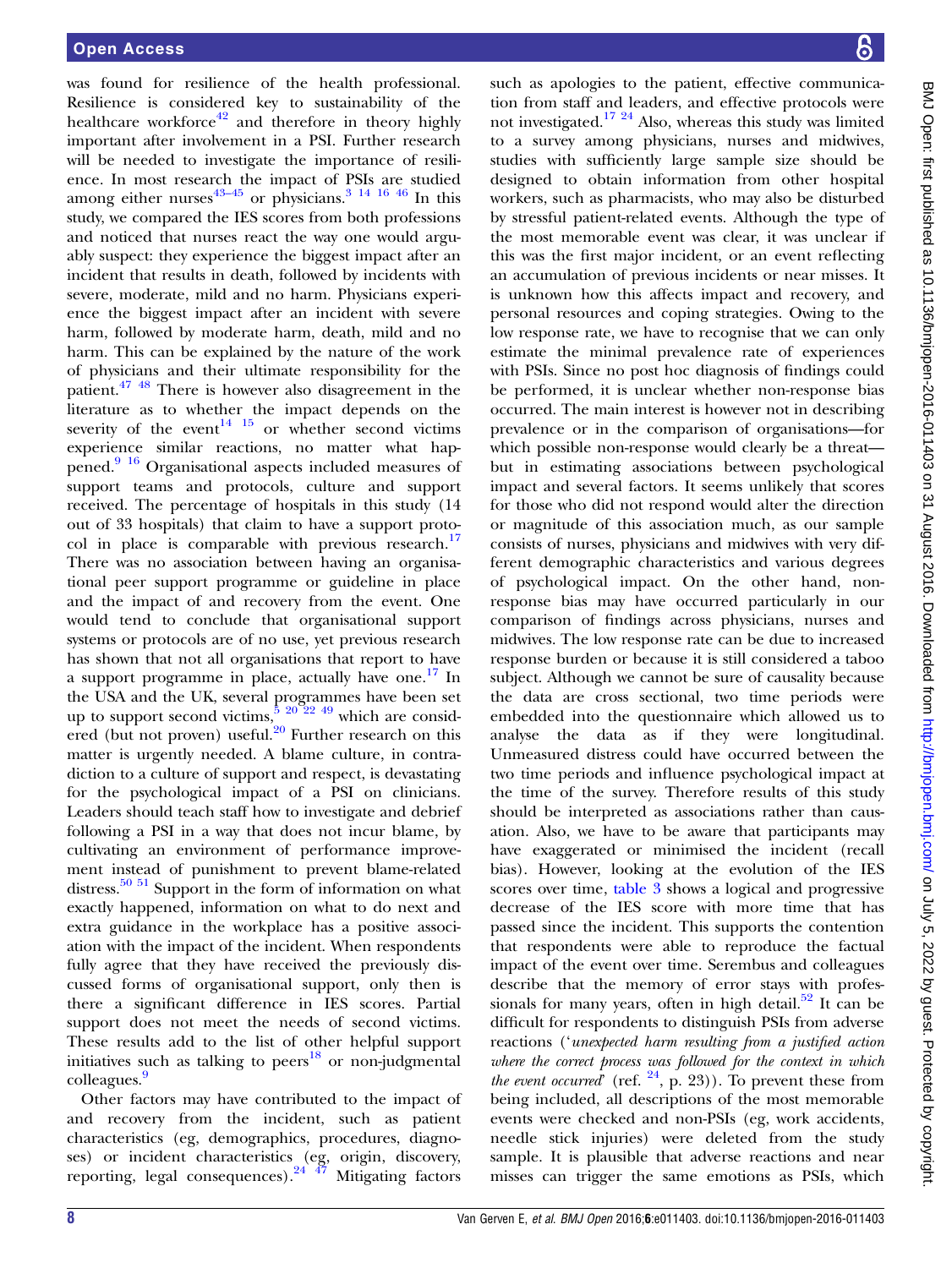<span id="page-8-0"></span>needs further research. In our analysis, we corrected for time since the incident, type of hospital, gender, profession and experience. However, some potential confounding variables could not be evaluated, such as the health of the respondent at the time of completion.

Proactive and reactive actions supported by the organisation and its leadership are needed to reduce the severity of the psychological impact of PSIs and markedly speed clinicians' healing process. Starting at the recruitment stage, effective screening should be routinely conducted to identify clinicians at risk, assessing personal resources and coping strategies that were found to affect impact and recovery in this study. Junior clinicians should be made familiar with the topic of second victims. They should have the opportunity to openly discuss PSIs as well as near misses with senior clinicians acting as coaches. These peer review meetings should take place routinely rather than only being incident based, provide clear information concerning what happened and what to do, acknowledge learning opportunities and be non-confrontational.

#### Twitter Follow Kris Vanhaecht at [@krisvanhaecht](http://twitter.com/krisvanhaecht)

#### Collaborators Emmanuel Lesaffre.

Contributors EVG and LB contributed equally to this paper. The manuscript has been read and approved by all authors. All persons listed as authors have contributed to preparing the manuscript and the International Committee of Medical Journal Editors (ICMJE) criteria for authorship have been met (see table below):

- ▸ Substantial contributions to the conception or design of the work or the acquisition, analysis, or interpretation of data for the work; and
- ▸ Drafting the work or revising it critically for important intellectual content; and
- $\blacktriangleright$  Final approval of the version to be published; and
- ▸ Agreement to be accountable for all aspects of the work in ensuring that questions related to the accuracy or integrity of any part of the work are appropriately investigated and resolved.

|            | Criteria 1                              |                                  |                                                     | Criteria 2                |                         | Criteria <sub>3</sub>     |                                                                      |  |
|------------|-----------------------------------------|----------------------------------|-----------------------------------------------------|---------------------------|-------------------------|---------------------------|----------------------------------------------------------------------|--|
|            | <b>Conception</b><br>Authors and design | <b>Acquisition</b><br>of<br>data | <b>Analysis</b><br>and<br>interpretation<br>of data |                           |                         |                           | <b>Agreement</b><br>for<br>Drafting Revising Approval accountability |  |
| <b>EVG</b> | $\overline{\mathbf{x}}$                 | $\boldsymbol{\mathsf{x}}$        | $\boldsymbol{\mathsf{x}}$                           | $\boldsymbol{\mathsf{x}}$ | $\mathbf{x}$            | $\boldsymbol{\mathsf{x}}$ | $\boldsymbol{\mathsf{x}}$                                            |  |
| LB         | $\overline{\mathbf{x}}$                 | $\boldsymbol{\mathsf{x}}$        | $\boldsymbol{\mathsf{x}}$                           | $\boldsymbol{\mathsf{x}}$ | $\mathbf{x}$            | $\boldsymbol{x}$          | $\boldsymbol{\mathsf{x}}$                                            |  |
| <b>MP</b>  | $\overline{\mathbf{x}}$                 |                                  |                                                     |                           | $\overline{\mathbf{x}}$ | $\boldsymbol{x}$          | $\boldsymbol{\mathsf{x}}$                                            |  |
| <b>ME</b>  | $\mathbf{x}$                            |                                  | $\boldsymbol{\mathsf{x}}$                           |                           | $\mathbf{x}$            | $\mathbf{x}$              | $\boldsymbol{\mathsf{x}}$                                            |  |
| <b>WS</b>  | $\overline{\mathbf{x}}$                 |                                  | $\boldsymbol{\mathsf{x}}$                           | $\mathbf{x}$              | $\mathbf{x}$            | $\boldsymbol{x}$          | $\boldsymbol{\mathsf{x}}$                                            |  |
| KV         | $\overline{\mathbf{x}}$                 |                                  | $\boldsymbol{\mathsf{x}}$                           | $\boldsymbol{x}$          | $\boldsymbol{x}$        | $\boldsymbol{x}$          | $\boldsymbol{\mathsf{x}}$                                            |  |

Funding This work was supported by the taskforce second victim of the Flemish Hospital Network-KULeuven & Federal Public Service Health, Food Chain Safety and Environment of Belgium.

#### Competing interests None declared.

Provenance and peer review Not commissioned; externally peer reviewed.

Data sharing statement The authors make materials, data and associated protocols promptly available to others without preconditions by emailing luk. bruyneel@med.kuleuven.be.

**Open Access** This is an Open Access article distributed in accordance with the Creative Commons Attribution Non Commercial (CC BY-NC 4.0) license, which permits others to distribute, remix, adapt, build upon this work noncommercially, and license their derivative works on different terms, provided the original work is properly cited and the use is non-commercial. See: [http://](http://creativecommons.org/licenses/by-nc/4.0/) [creativecommons.org/licenses/by-nc/4.0/](http://creativecommons.org/licenses/by-nc/4.0/)

#### REFERENCES

- 1. Bodenheimer T, Sinsky C. From triple to quadruple aim: care of the patient requires care of the provider. [Ann Fam Med](http://dx.doi.org/10.1370/afm.1713) 2014;12:573-6.
- 2. Wu AW. Medical error: the second victim. The doctor who makes the mistake needs help too. **[BMJ](http://dx.doi.org/10.1136/bmj.320.7237.726)** 2000;320:726-7.

Open Access

- 3. Edrees H, Federico F. Supporting clinicians after medical error. BMJ 2015;350:h1982.
- 4. Seys D, Wu AW, Van Gerven E, et al. Health care professionals as second victims after adverse events: a systematic review. [Eval](http://dx.doi.org/10.1177/0163278712458918) [Health Prof](http://dx.doi.org/10.1177/0163278712458918) 2013;36:135–62.
- 5. Scott SD, Hirschinger LE, Cox KR, et al. The natural history of recovery for the healthcare provider "second victim" after adverse patient events. [Qual Saf Health Care](http://dx.doi.org/10.1136/qshc.2009.032870) 2009;18:325-30.
- Stewart K, Lawton R, Harrison R. Supporting "second victims" is a system-wide responsibility. BMJ 2015;350, h2341.
- 7. Conway J, Federico F, Stewart K, et al. Respectful management of serious clinical adverse events. IHI Innovation Series white paper. Cambridge, MA: Institute for Healthcare Improvement 2011. [http://](http://www.IHI.org) [www.IHI.org.](http://www.IHI.org)
- 8. Dekker S. Second victim: error, guilt, trauma and resilience. New York: CRC Press, 2013.
- 9. Ullström S, Sachs MA, Hansson J, et al. Suffering in silence: a qualitative study of second victims of adverse events. **[BMJ Qual Saf](http://dx.doi.org/10.1136/bmjqs-2013-002035)** 2014;23:325–31.
- 10. Edrees HH, Paine LA, Feroli ER, et al. Health care workers as second victims of medical errors. Pol Arch Med Wewn 2011;121:101–8.
- 11. West CP, Huschka MM, Novotny PJ, et al. Association of perceived medical errors with resident distress and empathy: a prospective longitudinal study. [JAMA](http://dx.doi.org/10.1001/jama.296.9.1071) 2006;296:1071-8.
- 12. Hall LW, Scott SD. The second victim of adverse health care events. [Nurs Clin N Am](http://dx.doi.org/10.1016/j.cnur.2012.05.008) 2012;47:383–93.
- 13. Seys D, Scott S, Wu A, et al. Supporting involved health care professionals (second victims) following an adverse health event: a literature review. [Int J Nurs Stud](http://dx.doi.org/10.1016/j.ijnurstu.2012.07.006) 2013;50:678-87.
- 14. Harrison R, Lawton R, Stewart K. Doctors' experiences of adverse events in secondary care: the professional and personal impact. [Clin Med](http://dx.doi.org/10.7861/clinmedicine.14-6-585) 2014;14:585–90.
- 15. Muller D, Ornstein K. Perceptions of and attitudes towards medical errors among medical trainees. [Med Educ](http://dx.doi.org/10.1111/j.1365-2923.2007.02784.x) 2007;41:645-52.
- 16. Waterman AD, Garbutt J, Hazel E, et al. The emotional impact of medical errors on practicing physicians in the United States and Canada. Jt Comm J Qual Patient Saf 2007;33:467–76.
- 17. Van Gerven E, Seys D, Panella M, et al. Involvement of health-care professionals in an adverse event: the role of management in supporting their workforce. Pol Arch Med Wewn 2014;124:312–20.
- 18. Burlison JD, Scott SD, Browne EK, et al. The second victim experience and support tool: validation of an organizational resource for assessing second victim effects and the quality of support resources. J Patient Saf. Published Online First: 26 Aug 2014. [doi:10.1097/PTS.0000000000000129.](http://dx.doi.org/10.1097/PTS.0000000000000129)
- 19. Scott SD. Three-Tiered Emotional Support System Generates Positive Feedback From Providers Who Become "Second Victims" of an Unanticipated Clinical Event. Agency for Healthcare Research and Quality: Innovations Exchange. 2010.
- 20. Wu AW, Steckelberg RC. Medical error, incident investigation and the second victim: doing better but feeling worse? [BMJ Qual Saf](http://dx.doi.org/10.1136/bmjqs-2011-000605) 2012;21:267–70.
- 21. Krzan KD, Merandi J, Morvay S, et al. Implementation of a 'second victim' program in a pediatric hospital. [Am J Health Syst Pharm](http://dx.doi.org/10.2146/ajhp140650) 2015;72:563–7.
- 22. Pratt S, Kenney L, Scott SD, et al. How to develop a second victim support program: a toolkit for health care organizations. Jt Comm J Qual Patient Saf 2012;38:235–40.
- 23. Deneckere S, Euwema M, Lodewijckx C, et al. Better interprofessional teamwork, higher level of organized care, and lower risk of burnout in acute healthcare teams using care pathways: a cluster randomized controlled trial. [Med Care](http://dx.doi.org/10.1097/MLR.0b013e3182763312) 2013;51:99–107.
- 24. World Health Organization. The Conceptual Framework for the International Classification for Patient Safety. Version 1.1. Final Technical Report. 2009.
- 25. Thompson CV, Suggett N, Fellows J. Must "second victims" always be in the wrong? **[BMJ](http://dx.doi.org/10.1136/bmj.h2331)** 2015;350:h2331.
- 26. Horowitz M, Wilner N, Alvarez W. Impact of event scale: a measure of subjective stress. [Psychosom Med](http://dx.doi.org/10.1097/00006842-197905000-00004) 1979;41:209-18.
- 27. Wohlfarth TD, van den Brink W, Winkel FW, et al. Screening for posttraumatic stress disorder: an evaluation of two self-report scales among crime victims. [Psychol Assess](http://dx.doi.org/10.1037/1040-3590.15.1.101) 2003;15:101-9
- 28. Joseph S. Psychometric evaluation of Horowitz's impact of event scale: a review. [J Trauma Stress](http://dx.doi.org/10.1023/A:1007777032063) 2000;13:101-13.